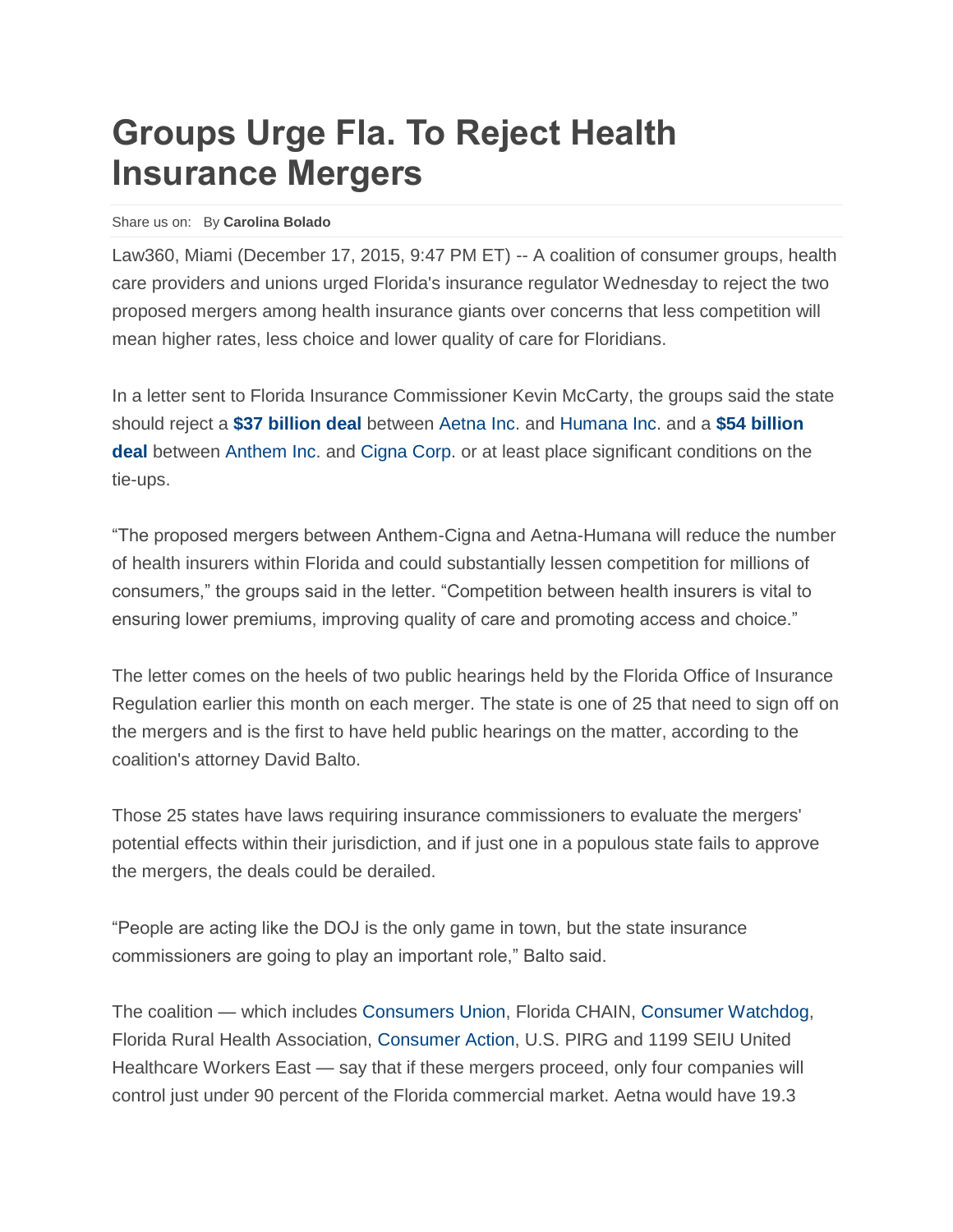percent, while Anthem would have 17 percent market share, according to the letter.

The groups added that there are also concerns about significant competitive overlap within the Medicare Advantage space. In Florida, Humana covers 37 percent of the almost 1.6 million residents enrolled in a Medicare Advantage plan. Combining Aetna and Humana would give the company more than half of all Medicare Advantage enrollees in five counties.

"While the merging companies have argued supposed benefits associated with these mergers, available scholarly evidence suggests that consumers will see limited to no benefits and instead will face higher costs, less innovation and potentially lower quality of care," the coalition said.

The [U.S. Department of Justice Antitrust Division's](http://www.law360.com/agencies/u-s-department-of-justice) review of the two proposals will examine possible impacts on hundreds of geographic markets and is expected to continue into the second half of 2016. If the mergers are allowed to go through, they will almost certainly be accompanied by extensive divestitures.

But divestitures won't be enough, according to the coalition, which said the measures have not previously been effective in restoring competition.

The groups said that if the mergers are approved, Florida's insurance regulator should consider taking additional measures such as requiring premium stability in a set number of years post-merger, requiring that the merged companies cannot scale back plan benefits, improving access to providers around the state, ensure that the merged companies continue to provide the differentiated insurance products previously offered by the separate companies, and ensure that the merged companies will increase access and improve care in rural and underserved markets.

The coalition also suggested that the regulator require the merged companies to pass along cost savings associated with the merger to consumers through lower premiums and deductibles.

The mergers also recently came under fire by the [American Medical Association,](http://www.law360.com/companies/american-medical-association-inc) which **voiced [concerns](http://www.law360.com/articles/726009)** that the merged entities would likely be able to lower payments rates for physicians that could end up reducing the quality of care provided.